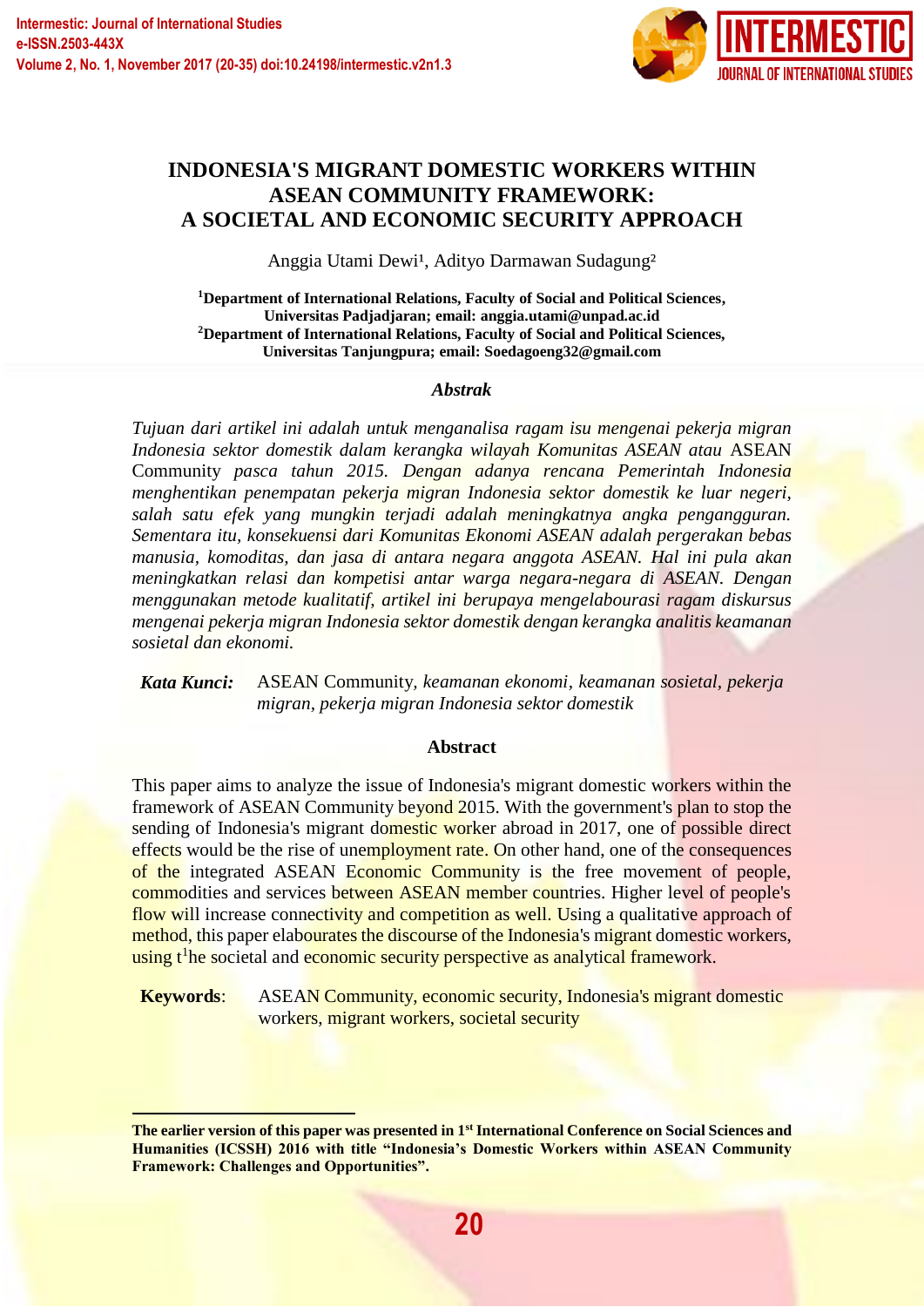#### **Introduction**

The discourse on globalization always closely related to many issues such as global financial market, free trade, and free mobility of people. For the last mentioned, aside of globalization phenomenon, a more direct driving dimensions to international migration – *including labour mobility* – are: the differences and gap in development; demography; and democracy between countries. As for labour mobility, the labour market segmentation is counted as one crucial process in international migration that resulted in high number of migrant workers. These migrant workers mostly fill the lack of local labour supply in the sending countries, particularly in the working areas which are not attractive for local population, because it is considered as inferior in status, income and security level. This labour segmentation mostly has a pattern where the migrant workers who fill this kind of unwanted job come from emerging economic countries many of them are from Asian countries.

Indonesia is one of South East Asian countries that have a quite long track record in sending a high level of migrant workers in informal sector, especially domestic workers. Mei (2006) mentioned that Indonesia has become one of the world's major sources of unskilled labour migrants. The main push factors are lack of employment opportunities, poverty and wage level difference (IOM, 2010). At first in 1970s where the number of Indonesian migrant workers started to increase significantly, men workers were more dominant in number. However, as there was an increasing demand for migrant workers in manufacturing and domestic sectors, the trend changed. Since 1980s, the majority of Indonesian migrant workers are women. These women mostly work as nannies, domestic workers and home care givers.

The biggest advantage of this high number of domestic workers is their contribution to the national economy with the wage they get and the remittance they send to their hometown (Dwianto, 2012). However, the negative side comes from the very limited legal protection for them, even when violation in labour practices from withholding of wages and passport to mental and physical abuse are very frequent. In 2009, the number of cases of abuse experienced by Indonesian women migrant workers that surfaced reached 7.709 and still increasing (Indrayani, Dewi, & Qobulsyah, 2015). Several cases also showed that these workers were sentenced to death for killing their employee, even though they did it for self-defence.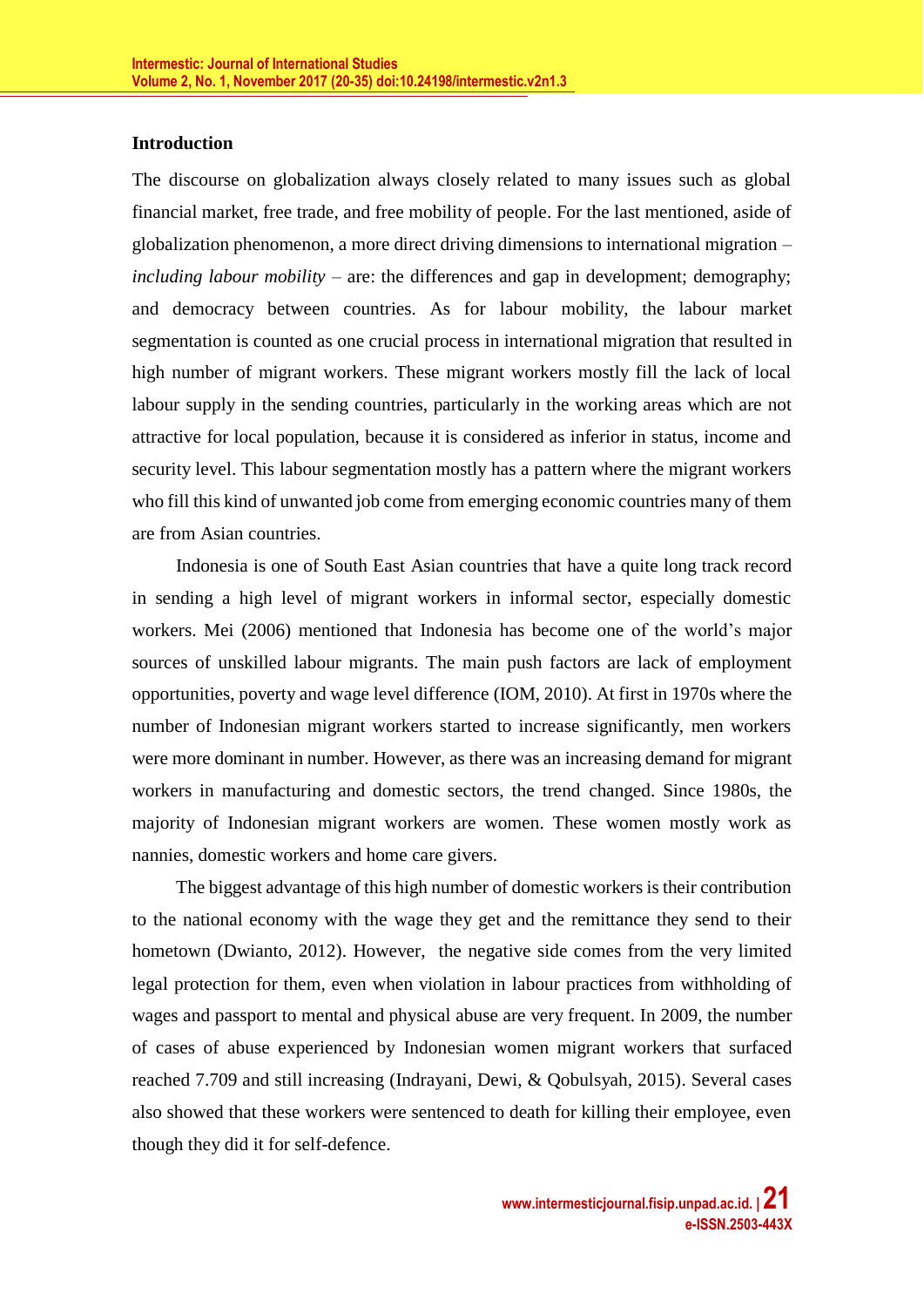Indonesian migrant domestic workers are not only prone to physical and sexual abuse during their stay in host countries, but also are facing the gaps in their salary compared to domestic workers from other countries. Their salary is approximately half that earned by domestic workers from the Philippines and received the lowest monthly salary compared to other Asian migrant workers. For many years, it has been a dilemma especially for the government, considering the severe condition that many migrant domestic workers have to face. Thebad management and protection of migrant workers leads many of them to the trap of human trafficking and sex trade (Henschke, 2011).

Many parties include NGOs and worker itself considered this complex situation of Indonesian migrant workers as the result of inadequate protection and bad management of migrant domestic workers by the Indonesian government. As a response to this, the Indonesian government had done several policies to overcome the situation. Moratoriums were implemented to several destination countries such as Malaysia and Saudi Arabia, but still did not really solve the problems. Instead of improvement in protection quality, another problem arose with the increasing number of unregistered domestic workers.

Recently, another policy taken by the Indonesian government is the plan to stop the sending of migrant domestic workers overseas. In 2012, due to many cases of bad treatment to Indonesian domestic workers, the Ministry of Manpower and Transmigration under the Yudhoyono's administration declared a 2017 Zero-Roadmap of domestic workers. It means by 2017, there will be no more new deployment of migrant domestic workers. This plan is reaffirmed by the current Indonesian government, when in early February 2015, President Joko Widodo stated that he gave a target to Minister of Manpower to make a clear roadmap to stop the sending of migrant domestic workers, as it is related to the pride and dignity of Indonesia (Wismabrata, 2015).

The government plan of zero-domestic workers received various responses, from pro to contrary. The parties who criticized the plan arguing on this policy will not solve the migrant domestic workers' problem. The Executive Director of Migrant Care, mentioned that the plan is not a good solution, it is actually a discriminative one (Pikiran Rakyat, 2015). He argued that it was contradicted with the campaign from President Joko Widodo that declared state will be on presence wherever the people work. The government, he said, should ensure that every citizen could work properly and not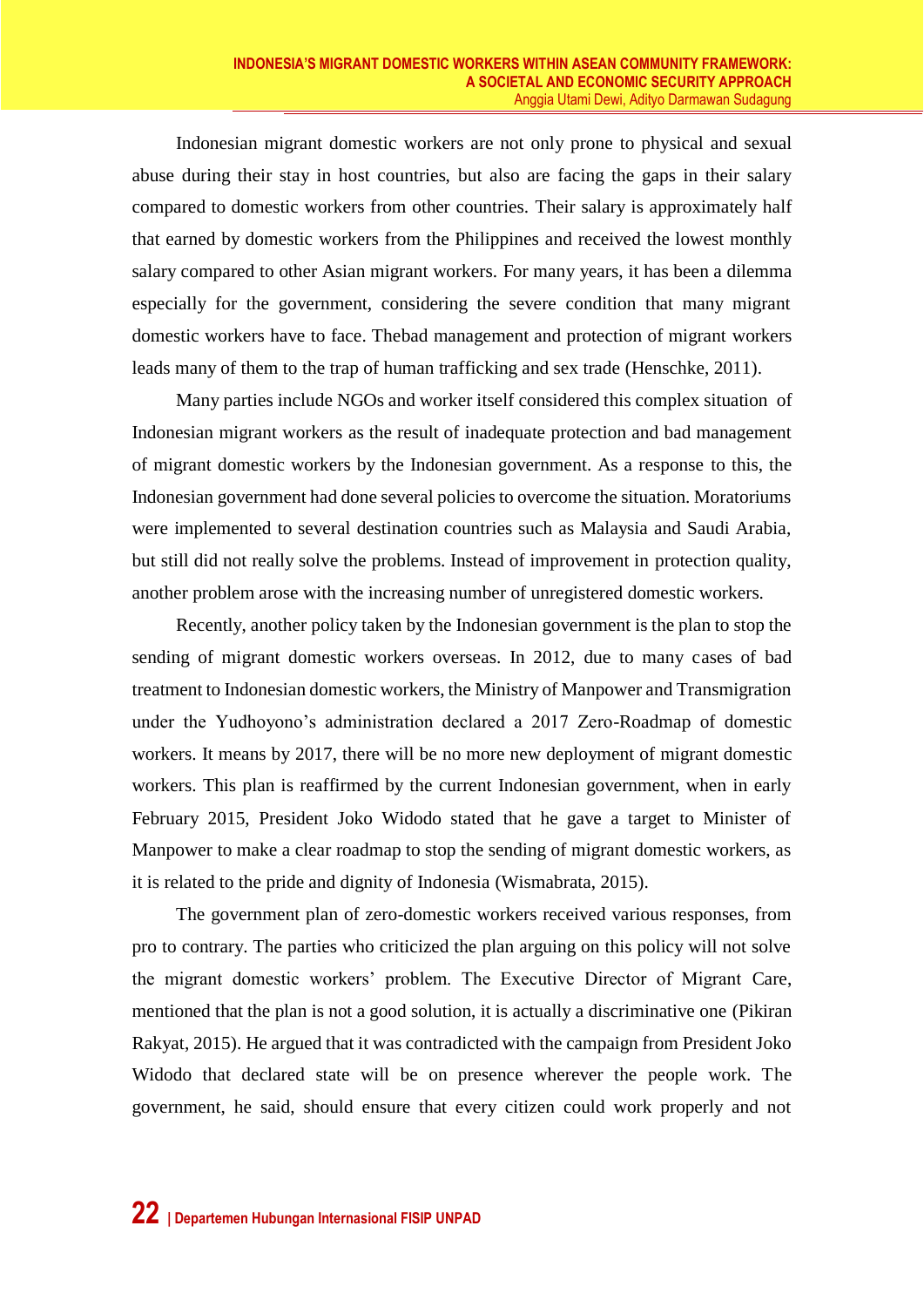banning certain sector. The solution should be focusing on the "problems", and not stopping the workers.

Moving towards the zero deployment of migrant domestic workers plan in 2017, Indonesia will also face the ASEAN Community regional framework post 2015. Within this framework, one unavoidable consequence is the increasing level of people mobility and connectivity. Further, ASEAN people will enter the free labour market where they can fill the job vacancy as well as trade goods and services without boundaries. For those who are highly qualified, this zero-barrier could be very advantageous. However, for people with lower skilled or uneducated, this scheme could be a dangerous threat. Indonesian migrant domestic workers here mostly entered the later qualification. If the government policy of migrant domestic workers' zero deployment is fully implemented in 2017, Indonesian domestic workers will face both challenges and opportunities in social and economic aspects. This paper will elaborate this discourse further, by using the societal and economic security perspective as analytical framework.

## **Study Design and Method**

This paper is written based on a descriptive qualitative approach research that mainly conducted by literature review. The qualitative approach is used to emphasize on in-depth knowledge and on the refinement and elabouration of images which appropriate for several goals of social research (Ragin, 2011). As the title mentioned, the object of this research is the Indonesia's migrant domestic workers. ASEAN Community beyond 2015 is taken as a regional framework that will give both opportunities and challenges for the Indonesia's migrant domestic workers. The main analytical framework to examine the opportunities and challenges are the societal and economic security concepts.

# **Conceptual Framework**

## *Societal Security*

Societal security relates to collective identity. The threat for societal security was the identity of society, such as language, culture, religion, national identity, and custom. Weaver used the word "we" to define collective identity and explain societal security as a concept that play significant role related to the problem of sovereignty after Cold War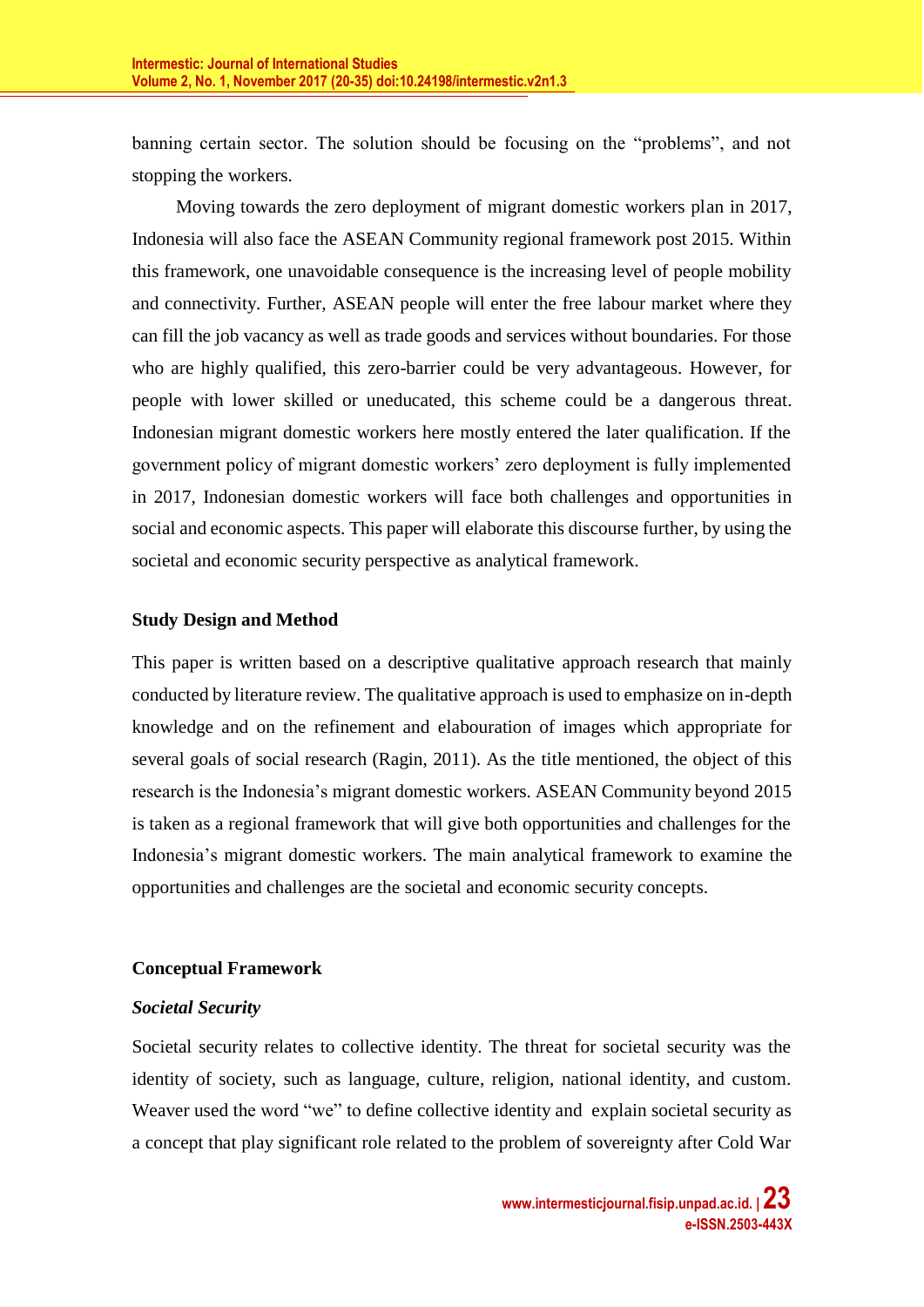in Europe (Roe, 2007: 165). In this concept, state and societal security adjoining. Both have a complementary logic, the state security focusing on threat to sovereignty, meanwhile, societal security focusing to the identity of its society. Roe try to relate both logic by saying the vulnerabilities at society may create vulnerabilities to state sovereignty.

Roe (2007: 169) summed up Buzan, et. al.'s argument on the threat of societal security as a condition when society having pressure to express their identity. Those pressures include prohibition of local language, name and cultural dress, education and religion institution, through deportation or annihilation to the member of community. This threat may happen to the next generation if the reproduction of identity failed to be done by the society (Roe, 2007: 169). Based on those definitions, we could see that there are two definitions in defining threat for societal security. First, Waever placed state as actors in societal security with the sovereignty as the main focus for the threat. Second, Roe placed state as the main source of threat to societal identity.

At least, there are three common issues that may threat the societal security. Buzan, Waever, and de Wilde mentioned migration, horizontal competitions, and vertical competitions as the most common issues. Migration is when X people are being overrun or diluted by influxes of Y people; X identity is being changed by a shift in the composition of population (Buzan, Waever, & Wilde, 1998: 121). Horizontal competition is a condition where X people living here and will change their ways because of the overriding cultural and linguistic influence from neighboring culture Y (Buzan, Waever, & Wilde, 1998: 121). Vertical competition happens when people will stop seeing themselves as X, because there is either an integrating project or a secessionist regionalist project that pulls them forward wider nor narrower identities (Buzan, Waever, & Wilde, 1998: 121).

In order to tackle those threats, Buzan, Waever, and de Wilde (1998: 121) suggest moving the issue into political sector and stated it as a threat that should become state agenda. State as security actor broads the problem at society. As Waever stated earlier, vulnerabilities to society may become the state vulnerabilities because state constructed by relation of people on it. For example, in tackling the migration problem that sometimes perceived as threat to identity of people in one state, the government may create migration policy that restrict the quota of immigrationinto their country. On the other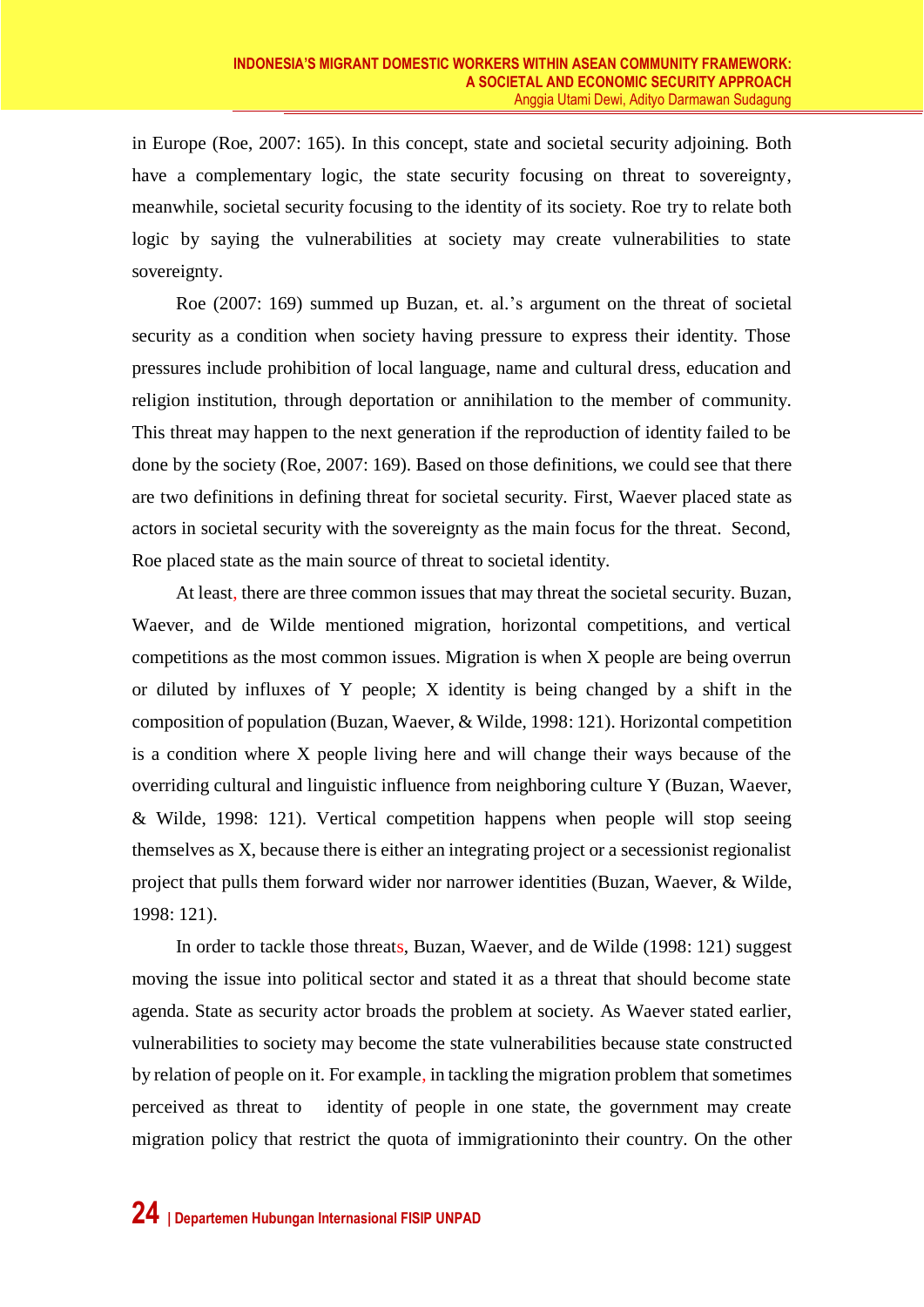hand, Buzan, Waever, and de Wilde (1998: 121) suggest the state to control their own border to protect the flow of migration to their country. In this paper, we will elabourate on the state action toward the issues of Indonesian migrant workers in ASEAN.

# *Economic Security*

Buzan mentioned that the idea of economic security is located squarely in the unresolved and highly political debates about international political economy concerning the nature of relationship between the political structure of anarchy and the economic structure of the market (Buzan, Waever, & Wilde, 1998: 95). The debate was mainly focusing on the mercantilism and liberalism point of view.

On the other hand, mercantilism put politics first, seeing the state as both embodying the social and political purposes for which wealth is generated and providing the security necessary for the operation of firms and markets (Buzan, Waever, & Wilde, 1998: 95). Liberalism has an opposite view to see the function of state. Liberalist put economy first, arguing that the economy should be at the root of the social fabric and that the market should be left to operate without interference by the state (Buzan, Waever,  $\&$ Wilde, 1998: 95).

The debate also occured on how the actors see the mobility of economic among states. Mercantilism always give control on free flow mobilization, but liberalism will try to boost the process of massive flow of resources. The question in economic security is how large the role of state should be and the extent to which the market should be allowed to override national and individual security (Buzan, Waever, & Wilde, 1998: 96). The key players in economic security is the state. The objects are ranging from individual through classes and states to the abstract and complex system of the global market itself (Buzan, Waever, & Wilde, 1998: 96). In this paper, we will only be focusing on the state and individual as the referent object.

Economic security logic of threats and vulnerabilities may also be explained by each referent objects. For individuals, economic security can be understood most clearly in terms of basic human needs (Buzan, Waever, & Wilde, 1998: 97). Issues like their live or die related to their basic necessities for sustaining human life, including adequate food, water, clothing, shelter, and education. Nonetheless, Buzan believes that beyond those issues could not be included to the problem of security, since such problem is only an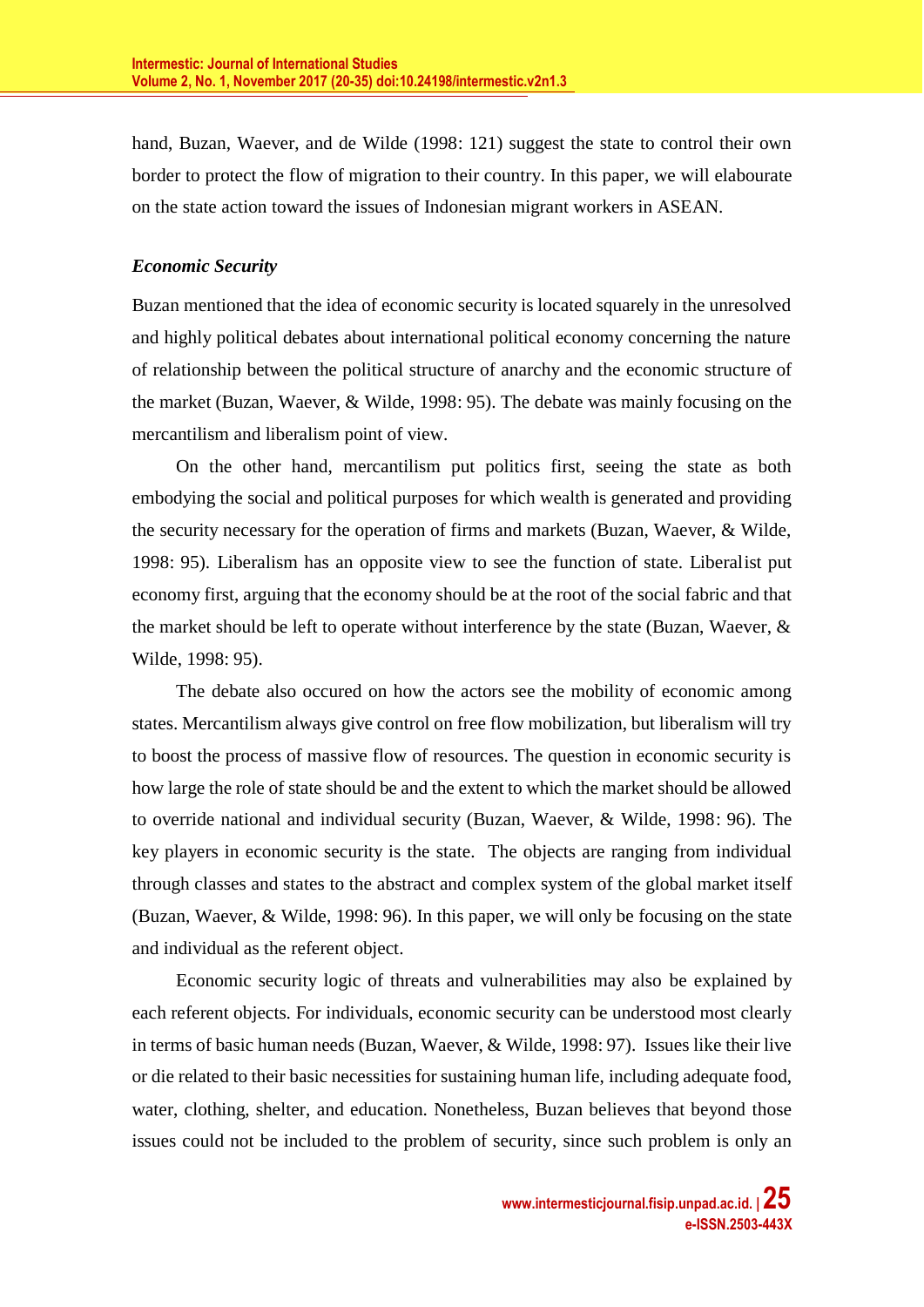issue of economy not about survival as human beings. In Buzan statement, threat to economic security has to be a problem of survival. Economic issues can clearly constructed as security issues when they threaten the provision of basic human needs or the survival of the state (Buzan, Waever, & Wilde, 1998: 115). This logic is also applicable in state actors and firm. The actors try to defend their existences or Buzan said as a problem of survival.

In order to manage economic security, actors like state may have two options. First, state can form entirely self-contained economic systems (Buzan, Waever, & Wilde, 1998: 105). Second, the need of state to sustain the reform programs that keeps the national economy in line with the international economy (Buzan, Waever, & Wilde, 1998: 105). The first option is the state treat the security problem by protecting their own national economy from external influences. While the second one, the state adjust their national economy to the current condition of international economy. In a globalized international system, we believe the second option is a favorable one because most states in the world are connected to each other in economy aspects. If we look at the first option, realist will support this option in the name of sovereignty. But, at the first option the state requires a good supply of resources within itself.

Scholars of security studies including Buzan, Waever, and de Wilde said that regionalism in liberal view as a response to globalization. If there is no crisis in global order, regionalization would offer the additional benefit to provide a stronger platform for operating and negotiating in the global economy (Buzan, Waever, & Wilde, 1998: 113). Some benefit from regionalism to state's economy such as lowering the cost of transportation and communication; offer potentially congenial ways of arranging economic relations between dominant local economic powers and their neighbors; and local knowledge and sociocultural compatibility may favor regional patterns of trade and investment (Buzan, Waever, & Wilde, 1998: 113). Nevertheless, they also said such benefit will works as long as the state using liberal point of view. In migrant workers case, we may see economic security at two level of analysis, individual and state. We will also explain the relation between regionalism in South East Asian and security problems that create some challenge and opportunities on the issue of Indonesian migrant workers.

## **Indonesia's Migrant Domestic Workers within ASEAN Community Framework: A Societal and Economic Security Approach**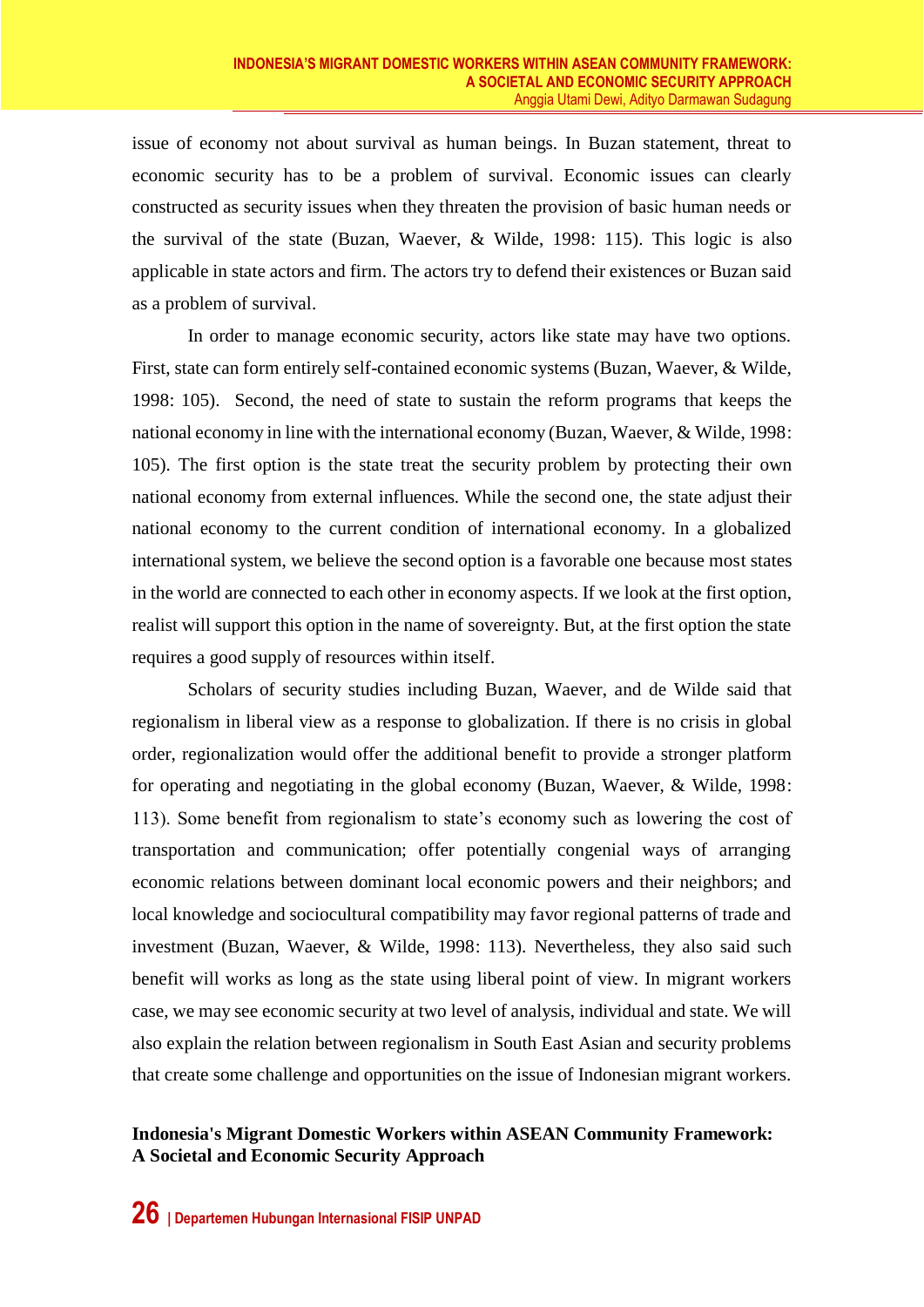Discussing on Indonesia's domestic workers within ASEAN Community framework beyond 2015, there will be challenges and opportunities that will be faced by those migrant domestic workers that can be assessed from societal and economic security approach. For challenges, at least, there are two direct effects for the workers. First, if the zero-roadmap plan is implemented, the options for the migrant workers to work in domestic sector abroad will be eliminated. Here, if government does not prepare a comprehensive and better migrant workers management, the outcome will be another increasing number of unregistered or illegal workers. On the other hand, the free people movement within ASEAN Community will also increase the risk of human trafficking cases. Second, with the open market with free flows of people, goods and trades in ASEAN Community framework, there will be more competition for all people in ASEAN, including for the Indonesian migrant domestic workers. If within the current framework, going abroad for becoming domestic workers is still a very good possible – *though risky* – option, it will not be the same in the near future. Indonesian migrant domestic workers have a high possibility to be disadvantaged due to tight competition based on skill qualification.

The two direct effects actually closely related to the rooted problem of Indonesia's migrant domestic workers, which are low in quality and competence. Compare to their counterparts in the Philippines, Indonesian migrant workers are considered have less competence, not only in the working skill but also intercultural competence such as foreign language proficiency. This is worsen by the inadequate management and protection of the migrant workers in Indonesia. This problem will be a greater challenge faced by the Indonesian migrant workers. If the framework and the policy both actively implemented, it looks like these workers are drifted away from both sides. They are not allowed to go abroad, while they are pushed by foreign workers from other ASEAN member states.

Another challenge is the deficit and unclear treaty on the protection of migrant workers in Indonesia. Regardless of the solution options to overcome, the problem related to migrant domestic workers, the current state is that the Indonesian government still shows minimum commitment to protect these workers. The government has not seriously implemented the ratification of United Nations Convention 1990 on Protection on the Rights of Migrant Workers and their families into national policy or national act. It even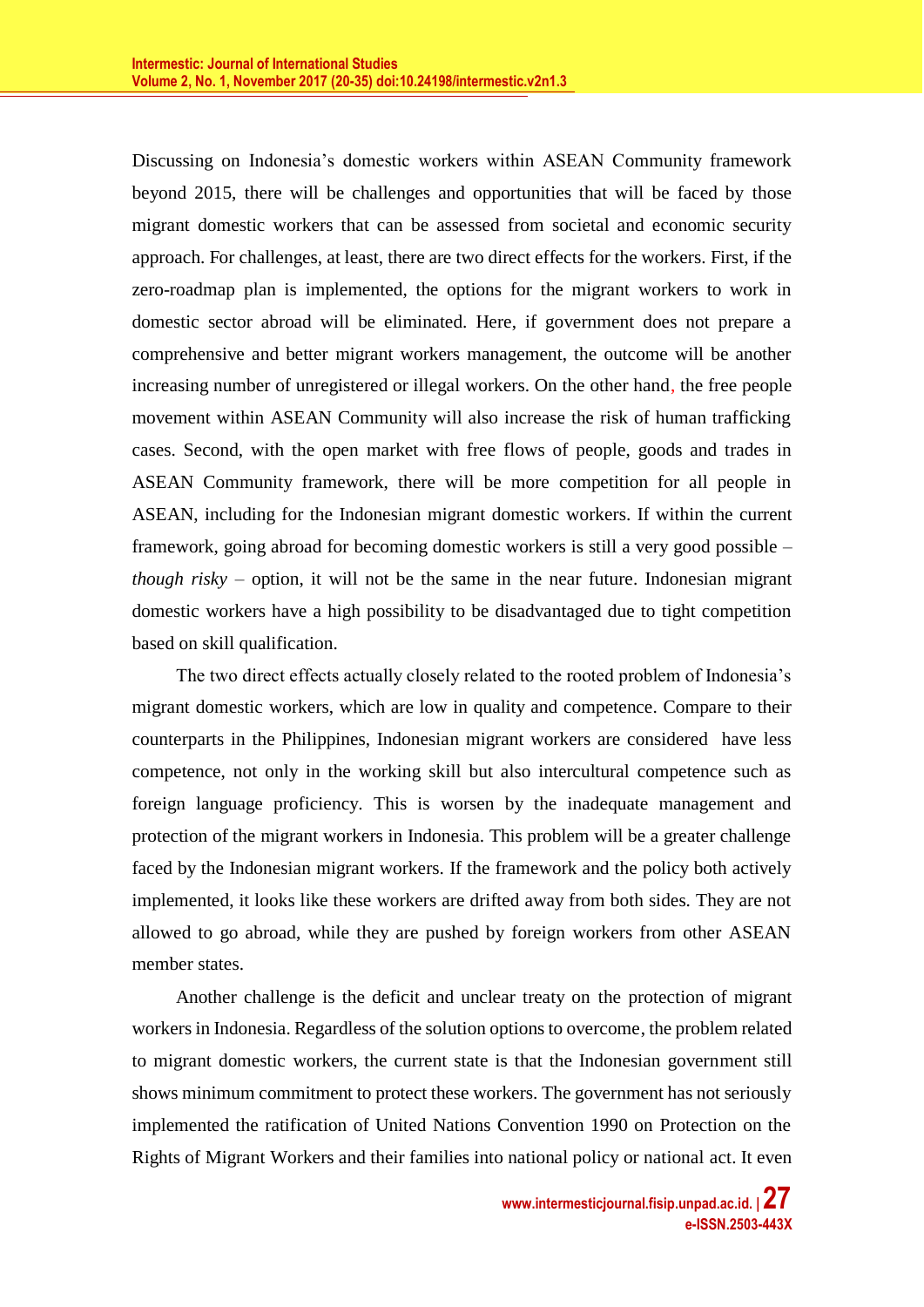took around eight years for the government to ratify it due to many dissagrement regarding this matter. The government also has not ratified the Convention of International Labour Organization number 189/2011 on domestic workers, concerning decent work for domestic workers (Pikiran Rakyat, 2015). The Bill of Protection of Migrant Workers also is still under negotiation and arrangement.

In ASEAN level, challenge towards better framework of management and protection of migrant workers also exist. Until now, there is no legal binding instrument to protect the migrant workers in ASEAN, moreover for the domestic workers. In fact, this condition means that there is lack of protection and social security for them. There are many disagreements between the sending countries such as Indonesia, Cambodia, and recipient countries such as Malaysia, Singapore, and Brunei Darussalam. The sending countries are the one pushing a negotiation for the legal binding documents, but the others feel that ASEAN Declaration on the Protection and Promotion of the Rights of Migrant Workers (Cebu Declaration) 2007 is sufficient enough as a guidance of principal norms. With the current loose regime, it would likely to happen that the unskilled workers, including domestic workers will be discriminated under the ASEAN Economic Community (Jong, 2015). Concerns also appeared as the current draft of instrument contains many loopholes such as the prohibition of labour unions, the absence on migrant workers wages standard, and the unavailability ofspecific arrangement for education of migrant workers' children considering the tuition fees for foreigners are always higher (Jong, 2015).

The challenges mentioned above could be counted as the source of threats to the societal and economic securities of Indonesian migrant domestic workers. On the other case, with the challenge of negotiating an ASEAN framework on the protection of migrant workers, the road taken by Indonesian government will be harder with the current perception of Indonesia's identity in Joko Widodo's administration. Under the new regime, Indonesia's foreign policy focusing on "pro-people" approach and mainly nationalistic concerning on protecting their sovereignty. Some experts argue that Indonesia under Joko Widodo was shifting their identity from a nice guy into a bad boy. As Gayatri from the Indonesian Institute of Sciences (LIPI) said as if the government wants to prove that having zero friends does not matter (Jong, 2015). The three main guiding principles of the approach are: maintaining the country's sovereignty, enhancing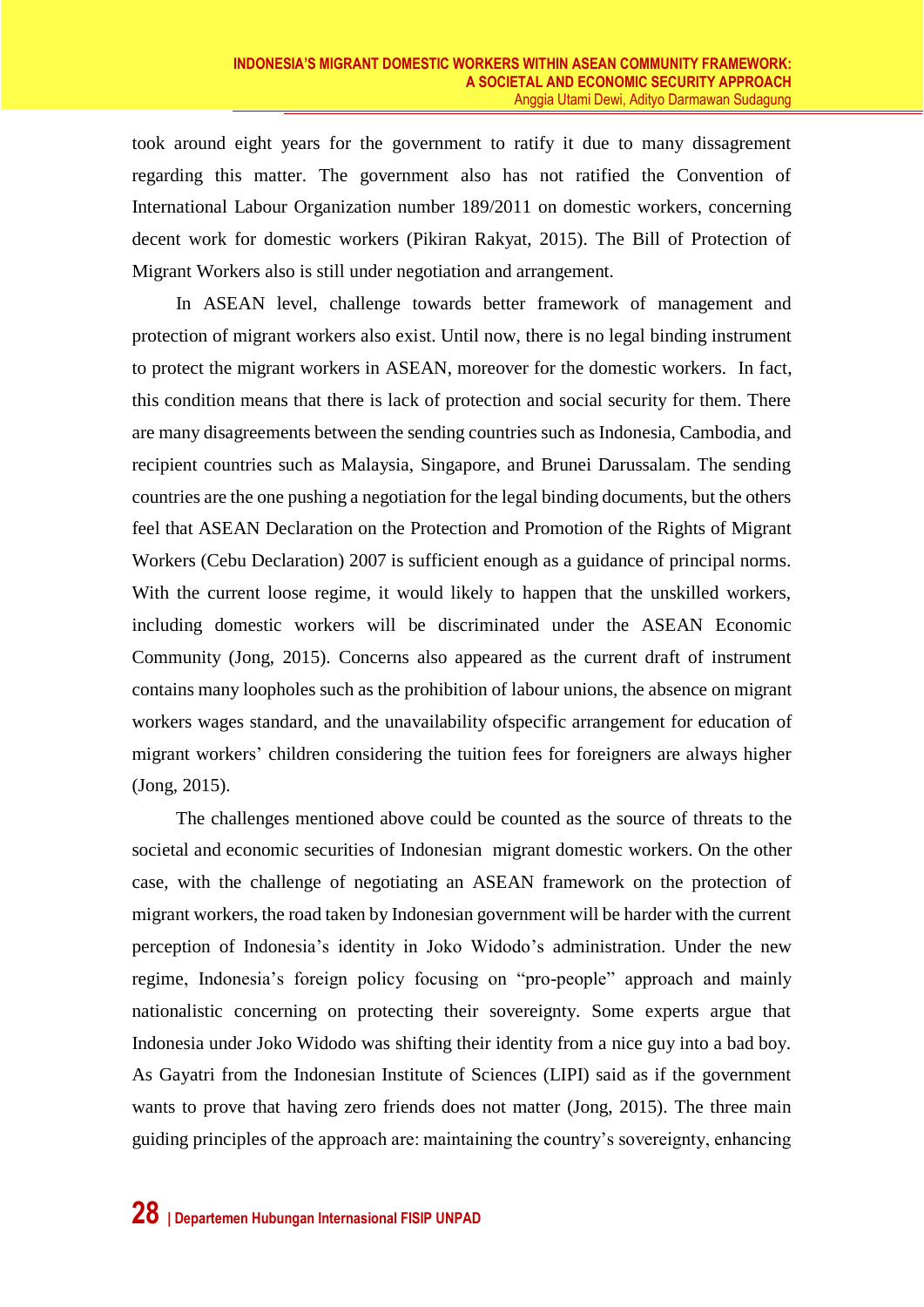citizen's protection, and improving the country's economic diplomacy (Lim & Wu, 2016).

The policy of burning and sinking fishing vessels was one of the implementation of maintaining the state's sovereignty. President Joko Widodo wanted to give a firm perception that he is a decisive person who will do his best on protecting sovereignty and national resources of the state (Hamzah, 2015). These policy may endanger the states relationship in Southeast Asia. Some vessels that burned and sink was their counterpart in ASEAN, such as Malaysia, Thailand and Vietnam. It gives signal to other ASEAN members that Indonesia was seriously concern on maintaining their sovereignty related to maritime resources. Nguyen (2015), a research associate with the Sumitro Chair for Southeast Asia Studies at CSIS, said it was a shock therapy policy that also made to pleased the domestic audiences, especially Indonesian fisherman. It is a part of the identity that Joko Widodo's administration wanted to show, that the government is pro to the people. Besides showing to the international world, Joko Widodo's administration also wanted to show their constituent that the government is protecting their sovereignty.

This strong approach from President Joko Widodo could be perceived as contradictive to the ASEAN spirit, also makes Indonesia seen as hard to negotiate with. As for the negotiation process towards agreement regarding protection of migrant workers, more reluctance will come as every ASEAN members will hold on their national interest. Regardless of those challenges, opportunities also available and could be found if the government of Indonesia also other stakeholders take the necessary steps. Before going further, we need to highlight the fact that the framework of Mutual Recognition Arrangement (MRA) in ASEAN Economic Community is still in high-skilled professionals areas, which are engineering, nursing, architecture, medicine, dentistry, tourism, accounting and surveying (Sugiyarto & Agunias, 2014). This MRA framework is also still facing many obstacles in its implementation, mostly because the nature of current intra-ASEAN migration flows are different from the aspiration. Eventhough the implementation is successful, the type of working areas or vacancies will not be directly affecting the domestic or informal sectors. Moreover, the reality is still far from the aim. Based on a study it was found that the MRA actually helped just 1 per cent of ASEAN workers (Audjarint, 2016). Here, we can see the opportunity that there should be another approach taken that is more suitable with the ASEAN needs.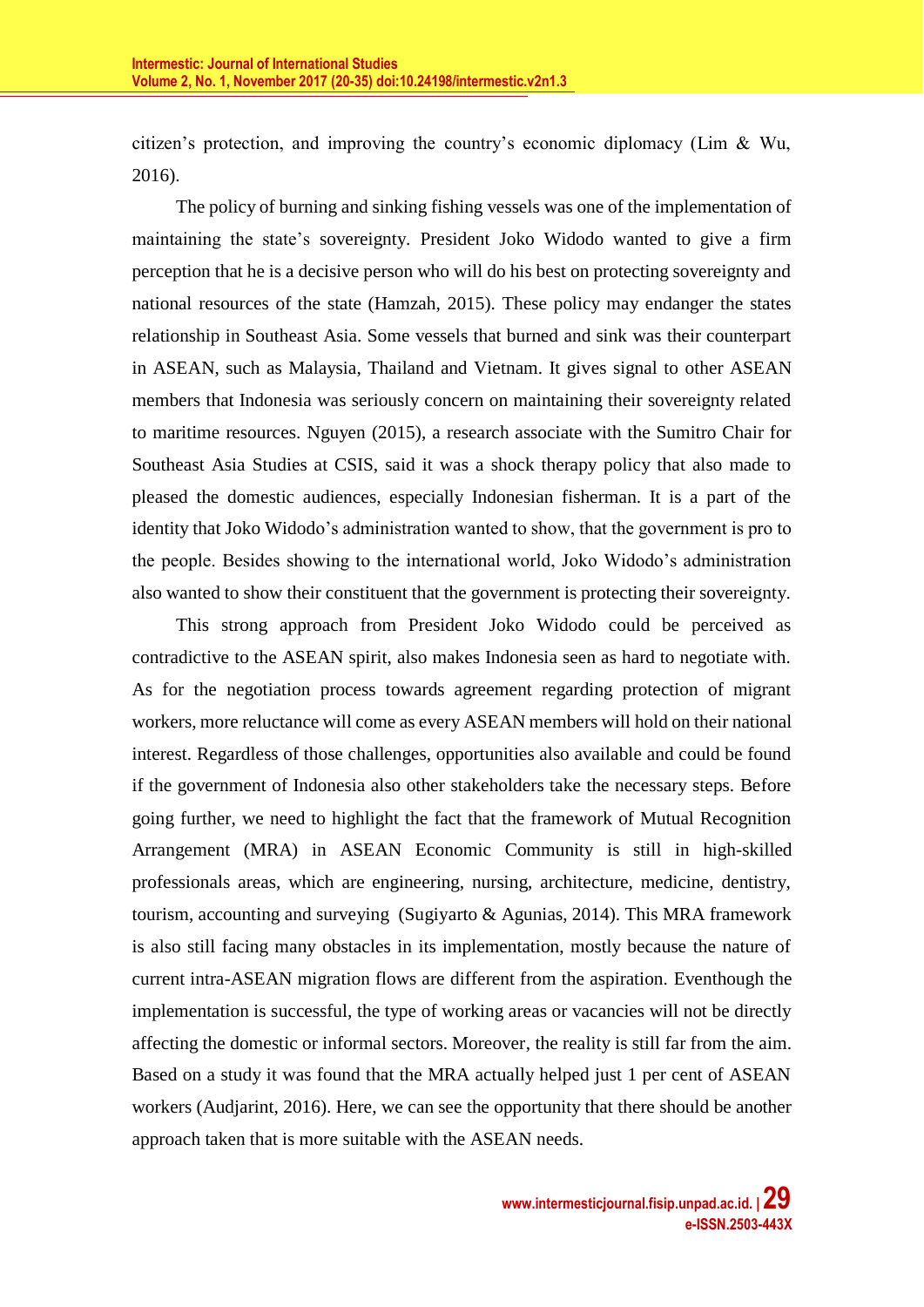Furthermore, opportunities for Indonesia's migrant domestic workers actually rely on the chance for better arrangement, management and protection within ASEAN scheme. Although the current assessment mentioned as a challenge, but the future efforts should be counted as opportunities. If currently the ASEAN focus the MRA on skilledlabour areas, in near future it should be arranged for relatively low skilled labour or migrant workers. This is inevitable remembering the fact that most intra-ASEAN migrants are unskilled workers, more than 78% are low-skilled (Sugiyarto & Agunias, 2014). Indonesia as important player in ASEAN should be leading this arrangement, both for national interest and ASEAN regional interest. By making the adequate low skilled labour agreement scheme, including the irregular migrant workers and migrant domestic workers, many advantages will be received by all low skilled labours in ASEAN. Within the agreement, domestic workers should be included, including those who will be working in ASEAN member states.

Specifically, the ASEAN arrangement of regional MRA on domestic workers should be hand in hand with the national regulation in Indonesia. Government plan to formalizing the domestic workers into specific qualification such as care giver, housekeeper, baby sitter, cooks, family driver, gardener, or elder care taker should be taken into account seriously (SETKAB, 2015). With huge quantity of human resources, the government together with other stakeholders could make best efforts to leverage them to be qualified enough to compete with other counterparts all over ASEAN that have relatively equal background. For migrant domestic workers for instance, Indonesia should be able to compete with the Philippines as another biggest sending countries of migrant domestic workers. From pra-departure to the settlement in the recipient countries, Indonesian migrant domestic workers with specific speciallity should hold certificate of qualification and well equiped with hard and soft skills competence, for example the foreign language proficiency and intercultural understanding (Indrayani, Dewi, & Qobulsyah, 2015).

In the era of ASEAN connectivity, the relation between people could also be counted as opportunity. Relations with a close ethnical and trade relations may foster the process of integration in border area. It is suited the transnational border-landers (Martinez, 1994). As Sudagung (2015) mentioned that borderland of Indonesia-Malaysia having a close ethnic composition, family relations and a good economic relations among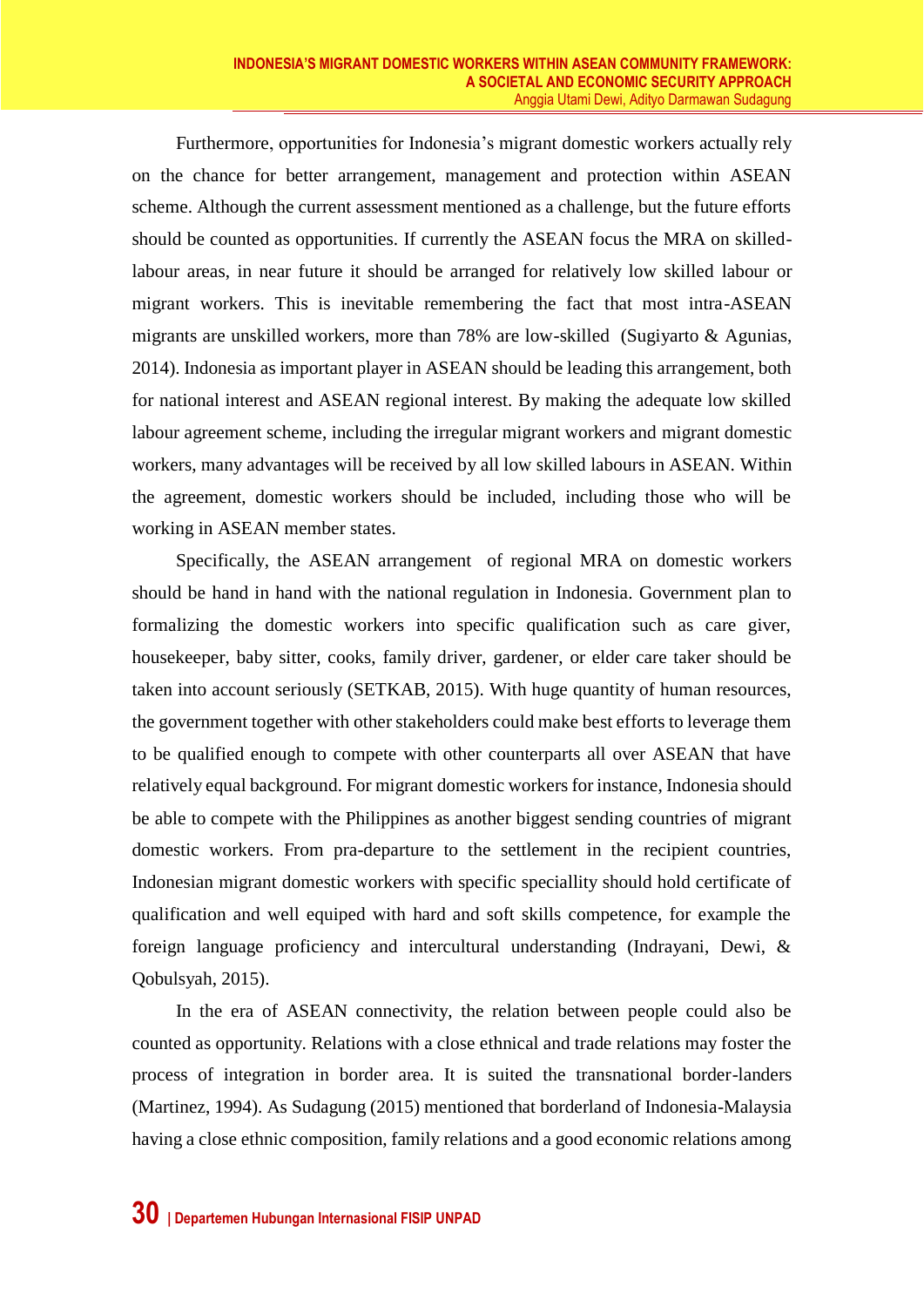themself. Traditionally, people in Indonesia and Malaysia border area were used to travel across their border even before Indonesia and Malaysia exist as an independent state. Two groups of people with different nationality was based on the same route of ethnic. West Borneo Province in Indonesia and Sarawak State in Malaysia have the same dominant ethnic, which are Malay, Dayak, and Chinese. Another example that Indonesian people of Sajingan Besar District, Sambas Region, West Borneo, was shared the same ethnic with Malaysian people of Biawak or Lunduk District. They were coming from the same Dayak Selakau ethnic and named their relations as "Satu Binua" (Sudagung, 2013: 77). Indonesian people at Sajingan Besar also doing international marriage with Malaysian people at Biawak. Those people with different nationality but shared the same family ethnic often visiting each other for marriage or ethnic ceremony (Sudagung, 2013: 80).

Another example of cross border activity based on historical and ethnical root was happened in Entikong Region. Most of Entikong people was Dayak Bidayuh ethnic that were the original people of Sarawak State in Malaysia. Entikong people still percieved that Dayak Bidayuh ethnic in Malaysia as their family (Wulandari, 2009: 104). In entikong also acknowledge a demographical organization named Dayak Bidayuh Organization. This organization was establihed by Dayak Bidayuh people at Sarawak with the purpose to maintain a good relation among Dayak Bidayuh at Sarawak and Entikong (Wulandari, 2009: 92). Those borderlander in Indonesia-Malaysia border area using the same ethnic language although they were located at a different states (Sudagung, 2015: 69).

ASEAN Community will need these kind of good relations among people of ASEAN. A good perception between people with different cultures and states will help ASEAN members to relate each other. By learning from ethnical relations in Indonesia-Malaysia border area, we may see that an identity as the same ethnic or even family may help to maintain their relations. Although we know that those people are separated by the nationality. This process can be adopted in a bigger scenario at ASEAN level. Each members should perceive their neighbor as friends or even family. This perception may ease some differentiation that every members of ASEAN had as their potential factors, such as culture barrier or economic level barrier (Minh, 2011).

Another opportunity that should be counted is the cooperation principal among ASEAN members. Each ASEAN members in point 2 of the Treaty of Amity and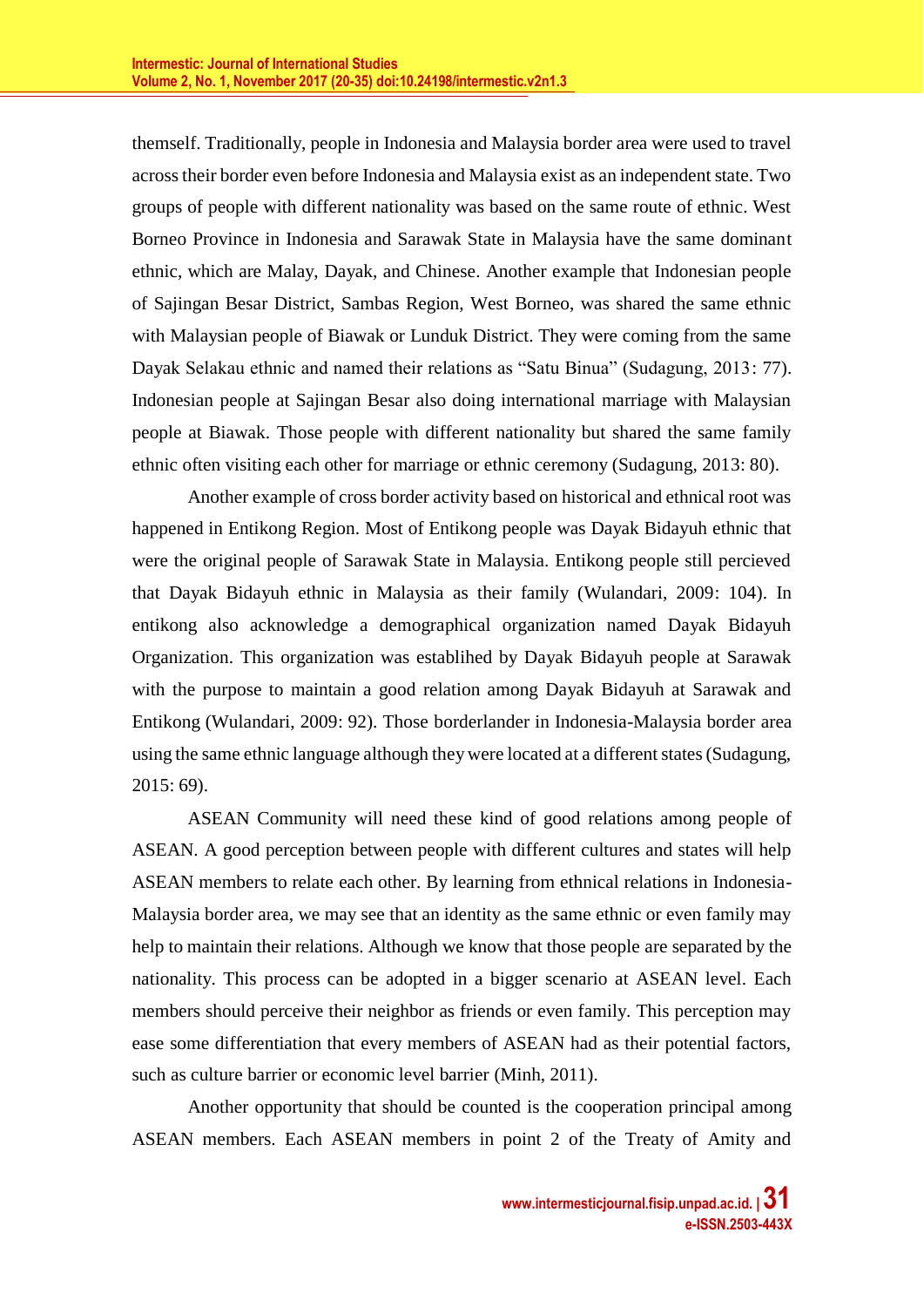Cooperation in Southeast Asia (1974) agreed on six principals that mainly focusing in fostering cooperation. Each ASEAN members should respect each other independent, sovereignty, territorial integrity, and national identity (Shimizu, 2011). This principal give ASEAN members the dignity that every single states should have. There is no intervention in domestic matter of every members of ASEAN. ASEAN members also solving problems between each other with peaceful settlement. The other two principle were rejection the use of military in ASEAN and the effective cooperation among members of ASEAN.

By seeing these principles, we believe that if ASEAN members are committed then the process of integration can be done. On the last principle, we may see that ASEAN is promoting cooperation as one of the way to maintain the relation among members. If they keep on track and consistently implemented the principle, it will be a big opportunity that beyond 2015, Southeast Asia could be integrated well.

In addition, the explanation about current approach of Indonesian government, Indonesia should be really careful in taking any actions that could affect its relationship with other neighboring countries regardless of the inward-looking approach that focusing more to the people interest. By balancing the inward approach with regionalism of ASEAN Spirit, Indonesia can push more towards the building of ASEAN regime that will protect all ASEAN people, not exclusive to some.

## **Conclusion**

From the discussions above, it can be concluded that challenges and opportunities faced by the Indonesian migrant domestic workers in ASEAN Community beyond 2015 framework, mostly related to the quality of the workers, arrangement and protection management of the workers, and the dynamics of government's policy and plan combined with the regional framework setting.

Positively, looking at the regional arrangement in ASEAN for skilled labour, similar arrangement could be made and implemented for the low skilled and/or unskilled labour. By including specified and adequate arrangement that will be advantaging the migrant domestic workers, there is no necessity in pursuing zero-domestic workers roadmap plan in 2017 hastily. The solution should be on how to enhance the quality and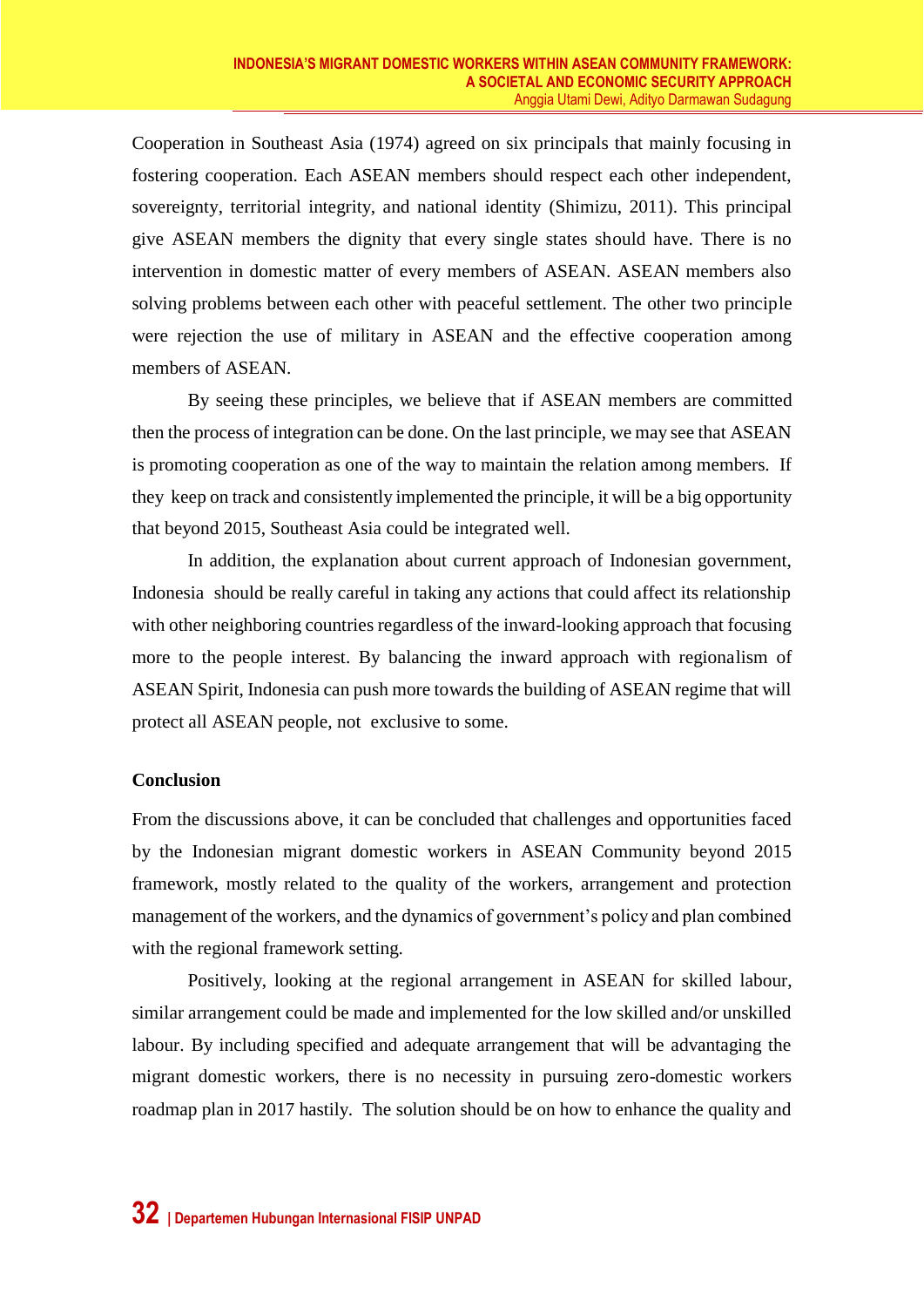protection for every migrant workers, - especially those who are prone to bad situations - , not by prohibiting them to choose their livelihood.

Another solution that could be done by elite in Indonesia or ASEAN is in the way they identify each other. An identity as friend or family already successfully helping people in Indonesia-Malaysia border area in maintaining their social relations until right now. People to people relations could be a new solution that ASEAN leaders should be focused on. Not only on how the state integrated politically, but also ASEAN leaders should come up in boost the people to people connectivity to create a tied relations between people. For the sake of community integration, understanding among states and people of ASEAN should be increased to create a peaceful region. Further, it should promote the achievement one of the ASEAN's visions, "sharing and caring" for the poor, weak and voiceless. By achieving this, all migrant workers, including Indonesian migrant domestic workers will also receive the benefits of united ASEAN Community, now, and beyond.

# **References**

- Audjarint, W. (2016, 05 30). *Asean Struggles to Protect Labourers*. Retrieved from the Jakarta Post. [http://www.thejakartapost.com/seasia/2016/05/30/-asean-struggles](http://www.thejakartapost.com/seasia/2016/05/30/-asean-struggles-to-protect-laborers-.html)[to-protect-labourers-.html.](http://www.thejakartapost.com/seasia/2016/05/30/-asean-struggles-to-protect-laborers-.html)
- Buzan, B., Waever, O., & Wilde, J. d. (1998). *Security: A New Framework for Analysis.* Colorado: Lynne Rienner.
- Dwianto, Raphaella D. 2012*.* Rain of Gold Overseas, Rain of Stone at Home?: The Unchanging Fortune fo Indonesian Migrant Domestic Workers. *Stratification and Inequality Series*. Vol. 14. Global Migration and Ethnic Communities. Japan: Tohoku Universities.
- Hamzah, B. A. (2015). *Sinking the Ships: Indonesia's Foreign Policy Under Jokowi.* Retrieved September 26, 2016, from RSIS Commentary: [www.rsis.edu.sg.](http://www.rsis.edu.sg/)
- Henschke, R. (2011, 06 27). *Indonesian migrant workers vulnerable to abuse abroad.* Retrieved from www.dw.com : [http://www.dw.com/en/indonesian-migrant](http://www.dw.com/en/indonesian-migrant-workers-vulnerable-to-abuse-abroad/a-15192541)[workers-vulnerable-to-abuse-abroad/a-15192541.](http://www.dw.com/en/indonesian-migrant-workers-vulnerable-to-abuse-abroad/a-15192541)
- Indrayani, L. M., Dewi, A. U., & Qobulsyah, M. A. (2015). Foreign Language Proficiency as Intercultural Competence Enhancer for Indonesian Migrants Worker: Study Learned from the Phillipines. In E. J. Nash, N. C. Brown, & L. Bracci, *Intercutural Horizon, Intercultural Competence: Key to the New Multicultural Societies of the Globalized World*. Newcastle: Cambridge Scholars Publishing.
- IOM (International Office of Migration). (2010). *The World Migrartion Report 2010, The Future of Migration: Building Capacities for Change.* Geneva: IOM.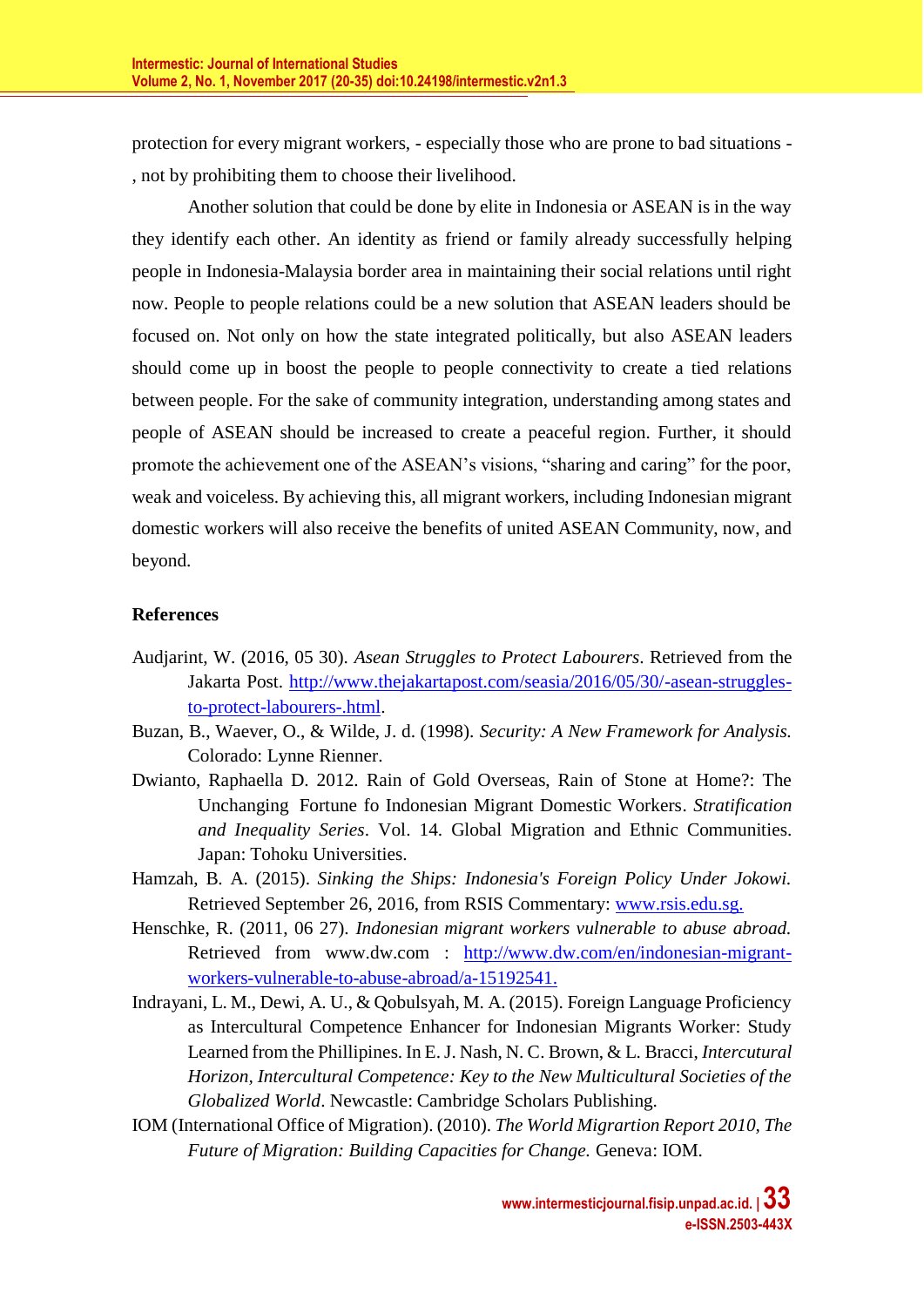- Jong, H. N. (2015). *RI Must Push ASEAN Treaty Workers*. Retrieved September 10, 2016, from The Jakarta Post: [http://www.thejakartapost.com/news/2015/03/20/ri-must](http://www.thejakartapost.com/news/2015/03/20/ri-must-push-asean-treaty-workers.html)[push-asean-treaty-workers.html.](http://www.thejakartapost.com/news/2015/03/20/ri-must-push-asean-treaty-workers.html)
- Lim, Y., & Wu, I. (2016). *A More Activist Foreign Policy?* Brussels: European Institute for Asian Studies.
- Martinez, O. J. (1994). The Dynamics of Border Interaction: New Approaches to Border Analysis. In C. H. Schofield, *Global Boundaries* Vol 1. pp. 1-15. London: Routledge.
- Mei, L. (2006). *A Study on Indonesian Labour Migrants in Malaysia.* Institute of China Studies, University of Malaya.
- Minh, P. Q. (2011). In Search of An ASEAN Identity. *The Work of the 2010/2011 API Fellows*, 171-179.
- Nguyen, P. (2015, January 13). *Indonesia's Foreign Policy Under Jokowi: A Giant Comes Knocking.* Retrieved September 26, 2016, from Cogitsasia: [http://cogitasia.com/indonesias-foreign-policy-under-jokowi-a-giant-comes](http://cogitasia.com/indonesias-foreign-policy-under-jokowi-a-giant-comes-knocking/)[knocking/.](http://cogitasia.com/indonesias-foreign-policy-under-jokowi-a-giant-comes-knocking/)
- Pikiran Rakyat. (2015). *Pemerintah Akan Hentikan Pengiriman TKI Sektor Informal*. Retrieved from Pikiran Rakyat. [http://www.pikiran](http://www.pikiran-rakyat.com/nasional/2015/02/26/317745/pemerintah-akan-hentikan-pengiriman-tki-sektor-informal)[rakyat.com/nasional/2015/02/26/317745/pemerintah-akan-hentikan-pengiriman](http://www.pikiran-rakyat.com/nasional/2015/02/26/317745/pemerintah-akan-hentikan-pengiriman-tki-sektor-informal)[tki-sektor-informal.](http://www.pikiran-rakyat.com/nasional/2015/02/26/317745/pemerintah-akan-hentikan-pengiriman-tki-sektor-informal)
- Ragin, C. (2011). *Constructing Social Research.* Thousand Oaks: Pine Forge Press.
- Roe, P. (2007). Societal Security. In A. Collins, *Contemporary Security Studies.* New York: Oxford University Press.
- SETKAB. (2015, 02 18). *Laksanakan Arahan Presiden, Menaker Siap Hentikan Pengiriman TKI PRT Ke Luar Negeri*. Retrieved from http://setkab.go.id/: [http://setkab.go.id/laksanakan-arahan-presiden-menaker-siap-hentikan](http://setkab.go.id/laksanakan-arahan-presiden-menaker-siap-hentikan-pengiriman-tki-prt-ke-luar-negeri/)[pengiriman-tki-prt-ke-luar-negeri/.](http://setkab.go.id/laksanakan-arahan-presiden-menaker-siap-hentikan-pengiriman-tki-prt-ke-luar-negeri/)
- Shimizu, K. (2011). The ASEAN Charter and the ASEAN Economic Community. *Econ. J. of Hokkaido Univ. 40*, 73-87.
- Sudagung, A. D. (2013). *Sekuritisasi Kawasan Perbatasan Indonesia: Studi Kasus Ketergantungan Masyarakat terhadap Malaysia di Kecamatan Sajingan Besar Kabupaten Sambas (2006-2012).* Jatinangor: Universitas Padjadjaran.
- Sudagung, A. D. (2015). *Upaya Indonesia dalam Menghadapi Masalah Nasionalisme Masyarakat Indonesia di Perbatasan Kalimantan Barat-Sarawak (2009-2014).* Bandung: Universitas Padjadjaran.
- Sugiyarto, G., & Agunias, D. (2014). *A "Freer" Flow of Skilled Labour between ASEAN: Aspirations, Opportunities, and Challenges in 2015 and Beyond.* Migration Policy Institute.
- Wismabrata, M. (2015, 02 14). *Jokowi Akan Stop Pengiriman TKI*. Retrieved from Kompas:

[http://regional.kompas.com/read/2015/02/14/03274001/Jokowi.akan.Stop.Pengir](http://regional.kompas.com/read/2015/02/14/03274001/Jokowi.akan.Stop.Pengiriman.TKI) [iman.TKI.](http://regional.kompas.com/read/2015/02/14/03274001/Jokowi.akan.Stop.Pengiriman.TKI)